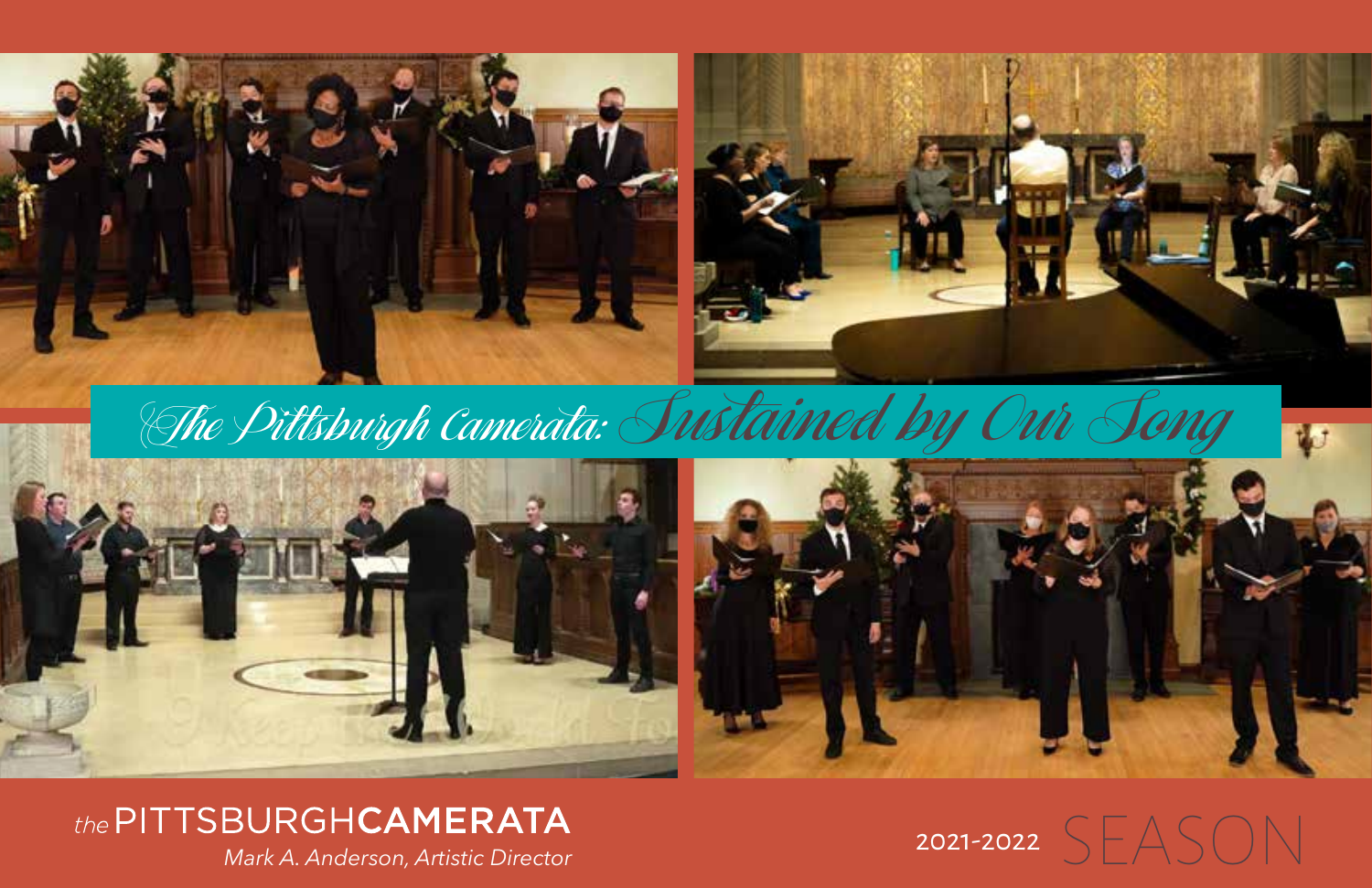## WHO WE ARE

The Pittsburgh Camerata is a professional vocal ensemble who has been presenting choral concerts in Pittsburgh since 1974.

## WHAT WE DO

We sing music you won't hear performed anywhere else in Pittsburgh. Some is from the Renaissance and Baroque periods. Some is 20th or 21st century music. The remainder might be from any era. All of this music is intended to be sung by a small choir in an intimate space.

### COVID-19

Before each in-person concert, we will announce any policies we put into place regarding attendance restrictions and requirements due to Covid-19. Our policies will reflect the requirements of the venue, government agencies and the Pittsburgh Camerata Board of Directors.

## WHERE WE SING OUR **CONCERTS**

• IN-PERSON performances will take place at:

Shadyside Presbyterian Church 5121 Westminster Place Pittsburgh, 15232

St. Andrew's Episcopal Church 5801 Hampton Street Pittsburgh, 15206

Rodef Shalom 4905 Fifth Avenue Pittsburgh, 15213

• ONLINE performances will be available through the Vimeo platform.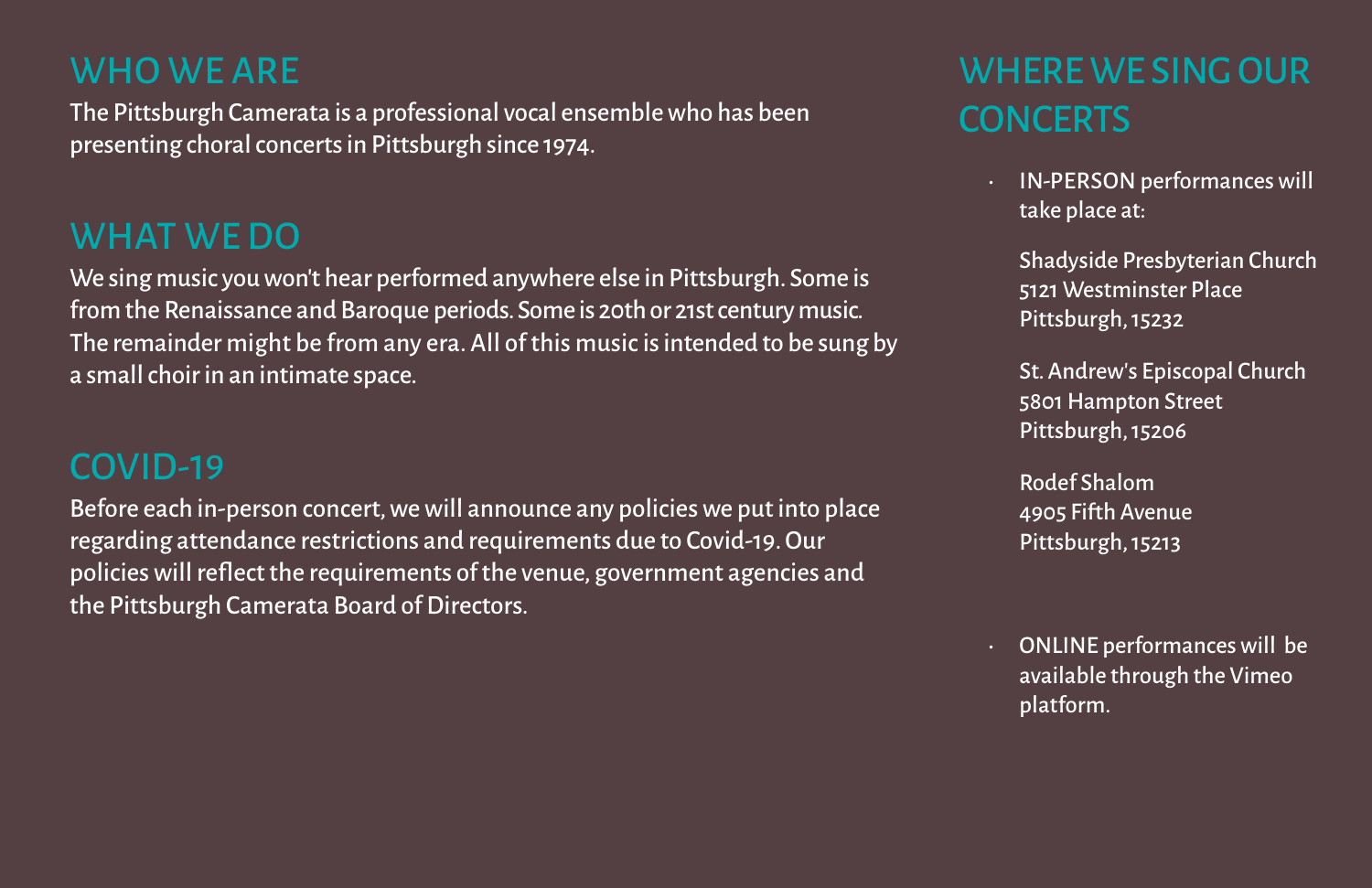- In-person performance on Friday, December 10, 7:30 pm at St. Andrew's Episcopal Church
- In-person performance on Sunday, December 12, 3 pm at Shadyside Presbyterian Church
- Virtual performance runs from December 19 January 2

#### **CAMERATA ALL THE TIME**

Christmas with the Camerata

> Visit our **YouTube channel** to listen to select recordings from the past 4 seasons — to date we have posted over 30 videos! While you are listening don't forget to subscribe. All it takes is a Google account to do so (if you use gmail, you have a Google account).

#### **DECEMBER 2021 CONCERT**

*a concert of choral and vocal music for the season*

#### **FEBRUARY 2022 CONCERT**

This virtual only concert will run from February 1 through February 20

#### **MARCH 2022 CONCERT**

- In-person performance on Saturday, March 5, 2022, 7 pm at Rodef Shalom
- In-person performance on Sunday, March 6, 2022, 3 pm at Shadyside Presbyterian Church

#### **JUNE 2022 CONCERTS**

- In-person performance on Wednesday, June 1, 2022 7 pm at Shadyside Presbyterian Church
- Virtual performance, from June 17 through June 30

#### **JUNE 2022 CONCERT**

• In-person performance on Wednesday, June 22, 2022 7 pm at Shadyside Presbyterian Church

We Remember

*people, places, experiences*

*a virtual concert of music and poetry which helps us reflect and gives us hope*

# Tango and Two

*a collaboration of Chamber Orchestra of Pittsburgh and the Pittsburgh Camerata featuring "Misatango" by Martin Palmeri*





*a concert featuring Mozart's masterful motet "Exultate Jubilate"*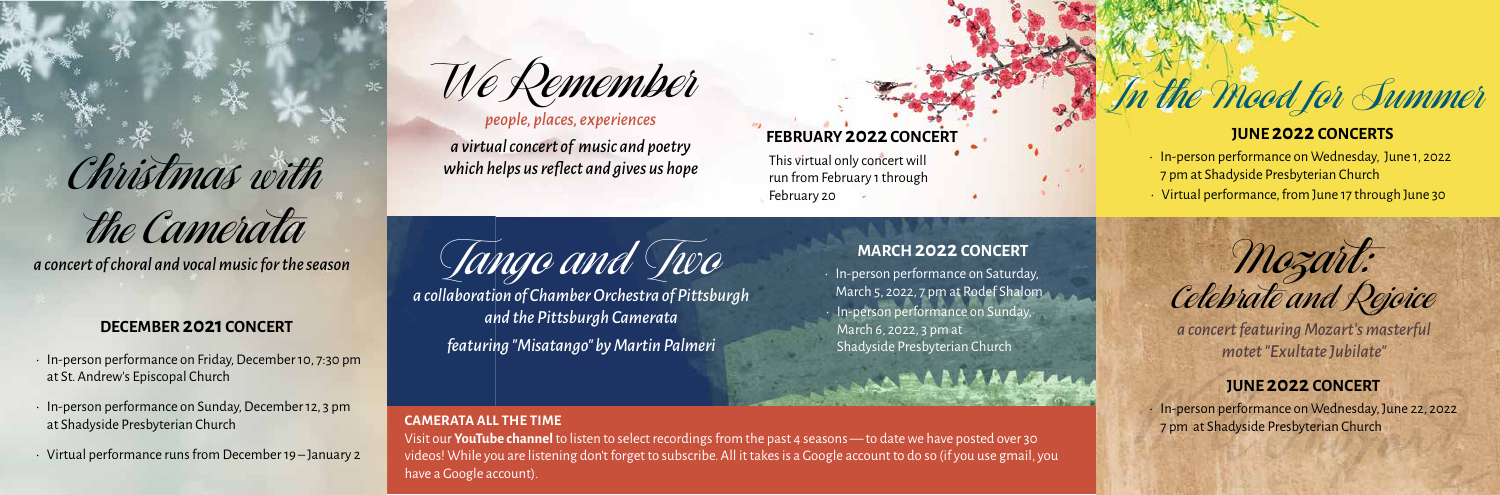

#### A MESSAGE FROM ARTISTIC DIRECTOR MARK ANDERSON

Dear Faithful and Greatly Appreciated Supporters of the Camerata,

We are more excited than ever about sharing our

2021-2022 season with you. Although we don't know how the fall will progress in terms of restrictions, we are hopeful that our first in-person concert will be a joyous reunion between our singers and you, our audience.

In addition to our traditional line-up of concerts, our programs include two concerts with small orchestral ensembles.

We have included one virtual-only concert, to be aired in February. The feedback we received from many this past year indicated a strong interest in having at least one virtual concert, especially in the dark, cold days of winter. This particular concert, entitled *We Remember…*, will include poetry as well as choral music and solos. Our hope is that you will be able to view it a number of times, listening for different things each time.

#### The past year and a half has presented us with many challenges

as choral singers. We scurried to do a very different kind of season and learned a great deal as we went along. Gail Luley also spent an untold amount of time creating and making available many recordings of past performances. Through all of this, your encouragement, support, and feedback has been deeply appreciated. Indeed, we are profoundly grateful for what each of you has done, and continue to do, to keep the Camerata alive and well.

#### *Welcome to the 2021-2022 season!*

Warmly, Mark Anderson, Artistic Director The Pittsburgh Camerata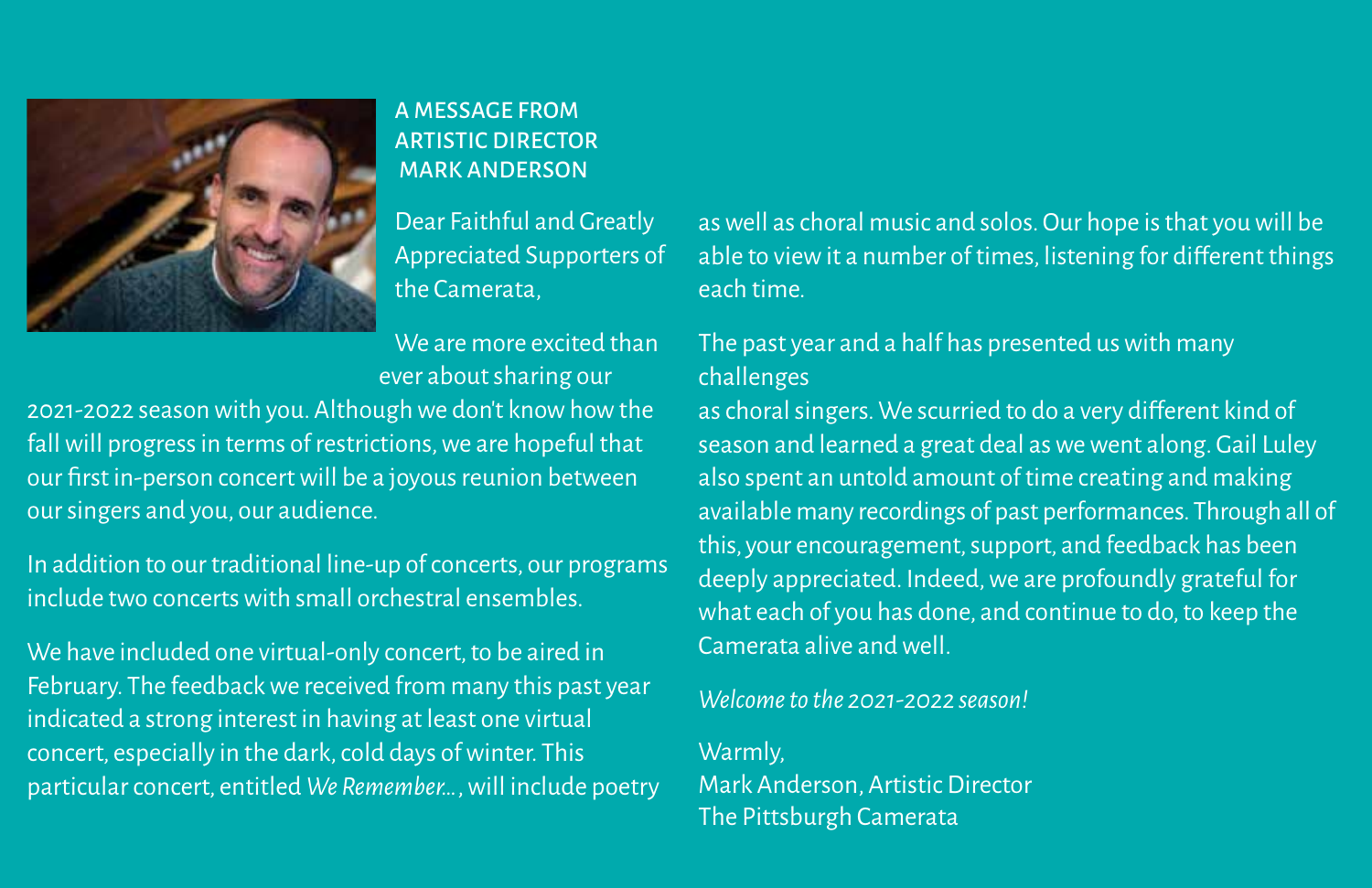## ORDER SUBSCRIPTIONS, TICKETS and MAKE A DONATION PLEASE COMPLETE BOTH SIDES

|                               | SUBSURIPTIUN PLAN UPTIUNS                                       |                        |    |                                                    |  |
|-------------------------------|-----------------------------------------------------------------|------------------------|----|----------------------------------------------------|--|
| Performances                  | Number of PLAN A: December and June 1<br>videos <b>INCLUDED</b> |                        |    | PLAN B: December and<br>June 1 videos NOT included |  |
| 3                             | \$110                                                           |                        |    | \$100                                              |  |
| 4                             | \$140                                                           |                        |    | \$130                                              |  |
| 5                             | \$170                                                           |                        |    | \$160                                              |  |
|                               |                                                                 |                        |    |                                                    |  |
|                               | <b>SELECT YOUR SUBSCRIPTION PLAN</b>                            |                        |    |                                                    |  |
|                               | <b>CHECK BOX</b>                                                | <b>QUANTITY</b>        |    | <b>COST</b>                                        |  |
| <b>PLANA</b>                  |                                                                 |                        | \$ |                                                    |  |
| <b>PLANB</b>                  |                                                                 |                        | \$ |                                                    |  |
|                               |                                                                 |                        |    |                                                    |  |
|                               | <b>SELECT YOUR CONCERTS</b>                                     |                        |    |                                                    |  |
| <b>CONCERT</b>                |                                                                 | <b>DATE</b>            |    | CHECK 3, 4, or 5<br><b>CONCERTS</b>                |  |
| Christmas with the Camerata   |                                                                 | Dec. 10 and Dec. 12    |    |                                                    |  |
| Video: We Remember            |                                                                 | Feb. 1 through Feb. 20 |    |                                                    |  |
| Tango and Two                 |                                                                 | Mar. 5 and Mar. 6      |    |                                                    |  |
| In the Mood for Summer        |                                                                 | June <sub>1</sub>      |    |                                                    |  |
| Mozart: Celebrate and Rejoice |                                                                 | June 22                |    |                                                    |  |

IBCCRIPTION PLAN OPTIONS

Tickets to individual concerts will be available in advance of each concert for \$35.

Videos to Dec. and June 1 concerts will be available for \$25 each.

#### CHARITABLE GIFT

Tax-deductible gifts to support the Pittsburgh Camerata:

| Director's Circle | (\$15,000 and above)  |
|-------------------|-----------------------|
| Maestro           | $($10,000 - $14,999)$ |
| Sustainer         | $($5,000 - $9,999)$   |
| Patron            | $($1,500 - $4,999)$   |
| Virtuoso          | $($1,000 - $1,499)$   |
| Soloist           | (\$750 - \$999)       |
| Artist            | $($500 - $749)$       |
| Fnsemble          | (\$150–\$499)         |
| Chorister         | $( $50 - $149)$       |

I would like to contribute my donation, or a portion of my donation to the Rebecca Rollett Director's Fund in support of ongoing programs (portion of donation to fund the DSF

I would like my donation or sponsorship in memory of

**TOTAL AMOUNT OF PAYMENT \$ \_\_\_\_\_\_\_\_\_\_\_\_\_\_**

**\$ 1999 • 1999 • 1999 • 1999 • 1999 • 1999 • 1999 • 1999 • 1999 • 1999 • 1999 • 1999 • 1999 • 1999 • 1999 • 19**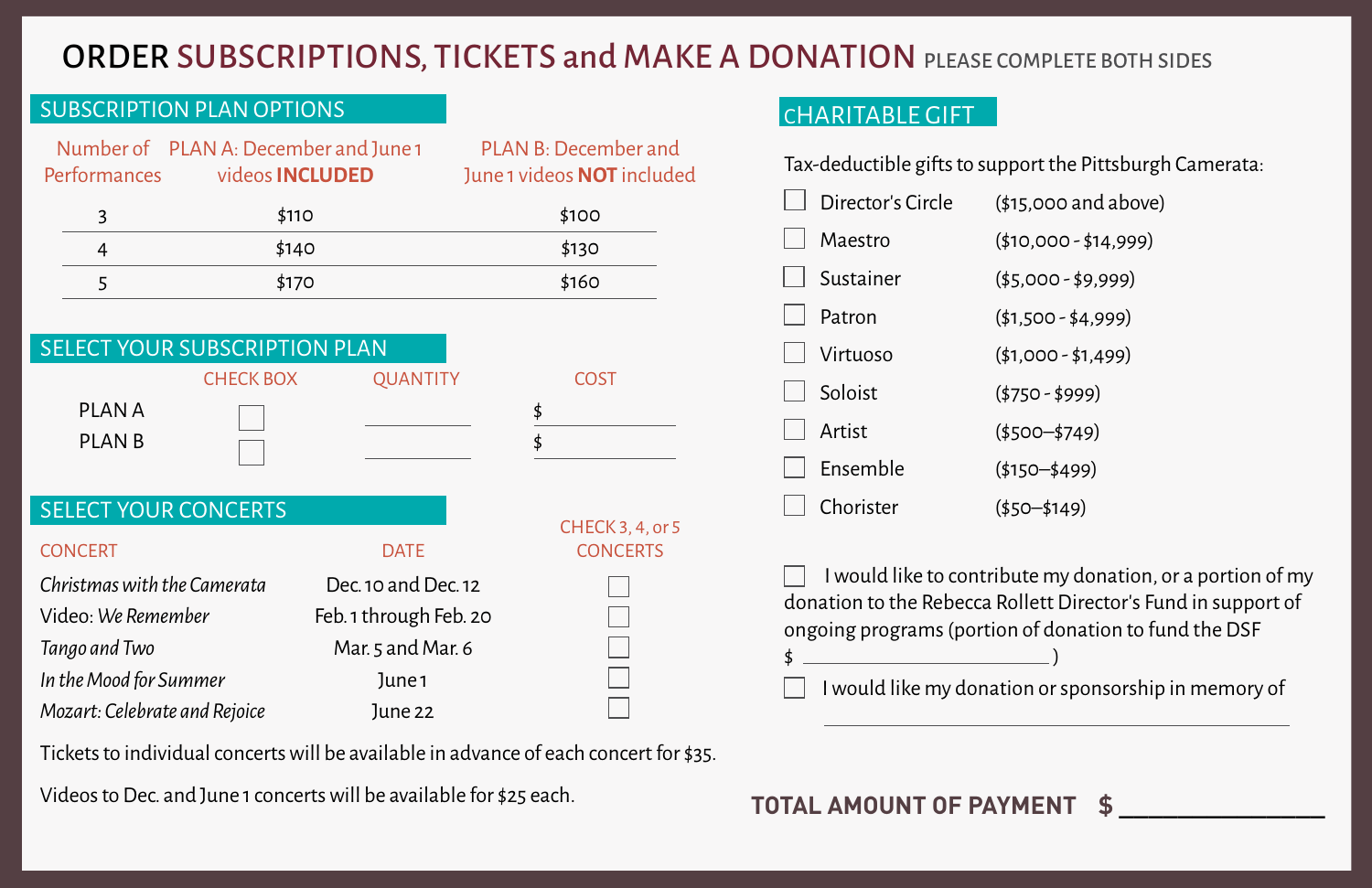## **ORDER FORM PLEASE COMPLETE BOTH SIDES**

| <b>CONTACT INFORMATION</b>                                                                      | PAYMENT METHODS:                                                                                                        |  |  |
|-------------------------------------------------------------------------------------------------|-------------------------------------------------------------------------------------------------------------------------|--|--|
|                                                                                                 | Send checks, made payable to                                                                                            |  |  |
|                                                                                                 | the Pittsburgh Camerata<br>PO Box 81546                                                                                 |  |  |
|                                                                                                 |                                                                                                                         |  |  |
|                                                                                                 | Pittsburgh, PA 15217                                                                                                    |  |  |
|                                                                                                 | <b>TOTAL ENCLOSED</b><br>\$                                                                                             |  |  |
| (cell)<br>(home)                                                                                |                                                                                                                         |  |  |
| Email <u>Communication and Communication</u><br>$\Box$ Yes, I would like to receive emails from | Visit pittsburghcamerata.org<br>to order subscriptions, tickets or make a<br>donation with VISA, MasterCard or Discover |  |  |
| The Pittsburgh Camerata                                                                         | If you would like to make a donation using your<br>smart phone, text 44321 and enter the code<br><b>CAMERATA</b>        |  |  |

Email Gail Luley at gmluley@pittsburghcamerata.org for more information.